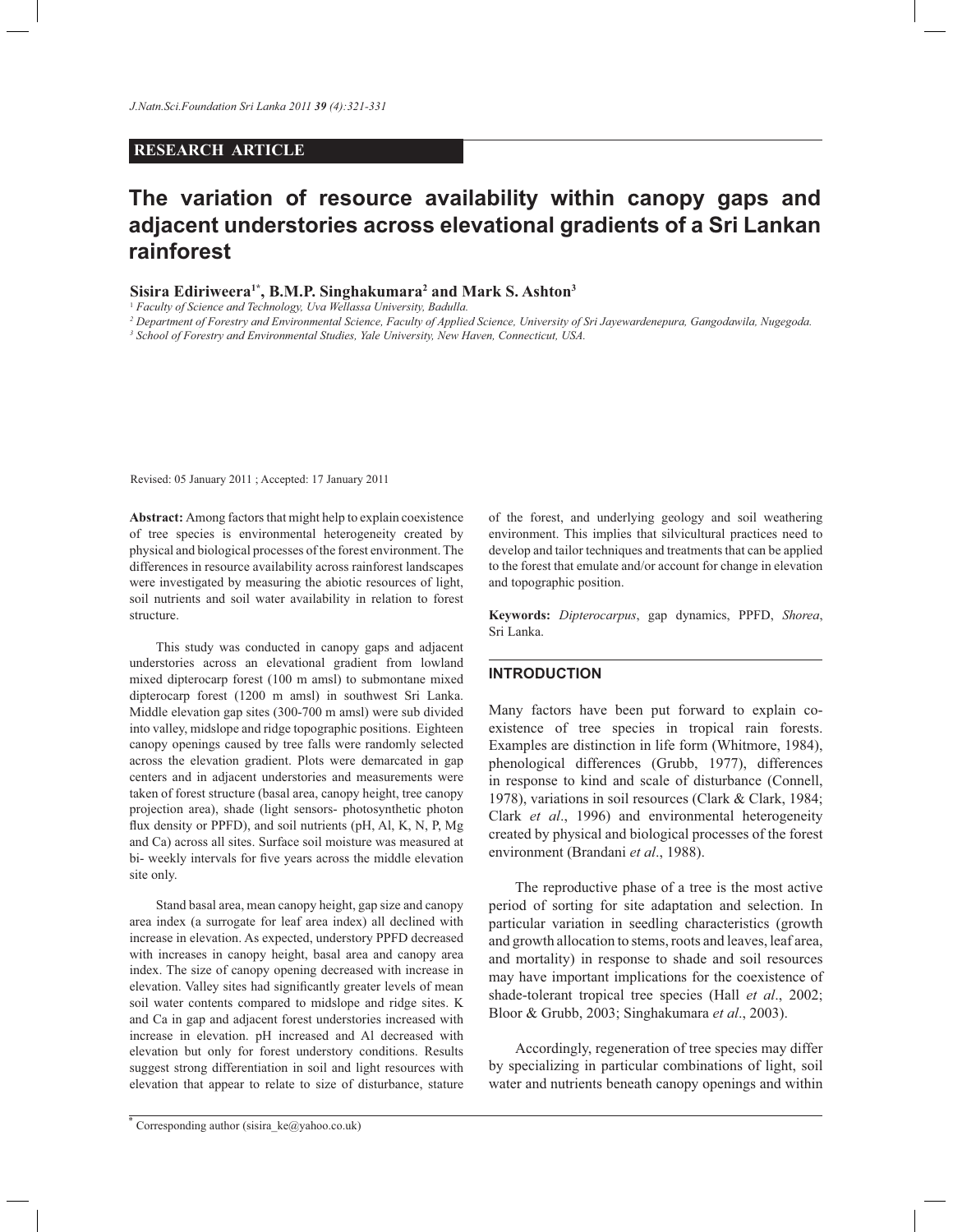the forest understory (Gunatilleke *et al*., 1996). The long-term persistence of seedlings under closed forest canopies provides a partial explanation for high levels of tree species in mixed dipterocarp forests of Asia (Delissio *et al*., 2002). Heterogeneity of resource availability within mixed dipterocarp forests also promotes differences in horizontal and vertical tree species distribution, which partially explains the coexistence of tree species (Davies *et al*., 1998).

 A number of studies in mixed dipterocarp forests have examined individual plant responses to spatial patchiness in resources; light (Turner, 1990; Brown & Whitmore, 1992; Brown, 1993; Ashton, 1995; Ashton *et al*., 1995; Lee *et al*., 1996); soil nutrients (Burslem *et al*., 1995; Burslem, 1996; Burslem *et al*., 1996; Gunatilleke *et al*., 1996, 1997; Gamage *et al*., 2003; Singhakumara *et al*., 2004); and soil moisture (Ashton, 1992; Ashton *et al*., 2005). These studies have been conducted on potted seedlings in nutrient enriched soils and kept under different shade conditions. In other field studies on natural regeneration of tree species growing within the resource patchiness of stand scale forest environments have also been determined (Brown & Whitmore 1992; Ashton *et al.*, 1995).

 Only a few studies have purposefully examined differences in resource availability across mixed dipterocarp forest landscapes by measuring the abiotic variables of light, soil nutrition and soil water availability in relation to forest structure. In this study the differences in environmental heterogeneity of canopy gaps across an elevational gradient – from lowland mixed dipterocarp forest (100 m amsl) to submontane mixed dipterocarp forest (1200 m amsl) – was measured directly. Based on the data, the environmental heterogeneity and the variation of forest structure across the topographic gradient were examined, and the following questions were addressed. Do canopy openings change in size and structure in relation to elevation? Do canopy openings change in relation to topographic position (valley, midslope and ridge at a given elevation range)? How do shade, soil moisture and nutrients change in relation to canopy openings across elevational and topographic gradients?

#### **Site description and species selection**

This study was conducted in the wet evergreen mixed dipterocarp rainforests of southwest Sri Lanka (Ashton & Gunatilleke, 1987). The flora of southwest Sri Lanka is localized based on coastal plains, hill ranges that comprise deep valleys and ridges, and mountains with an elevation gradient that occurs within a  $30 - 50$  km distance (Gunatilleke & Ashton, 1987).

Mixed dipterocarp rain forests are the dominant forest type of Southeast and South Asia (Whitmore, 1984) and comprise an important part of the international hardwood timber trade (Appanah & Weinland, 1993). Several distinctive rain forest communities have been described for an elevation gradient that ascends from moist coastal lowlands to the lower montane hill range of southwest Sri Lanka (Gunatilleke & Ashton, 1987). Tree species belonging to the families Dipterocarpaceae, Bombacaceae, Sapotaceae and Myrtaceae occur across this gradient (Gunatilleke & Gunatilleke, 1985; Gunatilleke & Ashton, 1987). Rainforests of the coastal plain, valleys and lower slopes of up to 300 m elevation comprise the *Dipterocarpus* community (Gunatilleke & Ashton, 1987). The *Mesua-Shorea* community occupy steep upper slopes and mid elevations from 300-900 m and also descends to low elevations on shallow soils over siliceous rocks (Gunatilleke & Ashton, 1987). At this elevation range (300-900 m) eight of the nine *Doona* species (Dipterocarpaceae) can occur (Gunatilleke & Gunatilleke, 1981, 1985) either singly or in combination with other tree species of families that dominate the lower montane rainforests at 900 – 1600 m (Gunatilleke & Ashton, 1987).

 The selected study sites ranged across the elevational gradient of southwestern Sri Lanka, and represented the *Dipterocarp* community, the *Mesua-Shorea* community, and the *Shorea gardneri* association. The sites selected were within the Waga Forest Reserve (*Dipterocarp* community,  $6^055''N$ ,  $80^010''$  E;  $125 \pm 50$  m amsl), the western region of the Sinharaja World Heritage Site (*Mesua-Shorea* community, 6<sup>0</sup>45"N, 80<sup>0</sup>30" E; 580  $\pm$  250 m amsl), and the eastern region of the Sinharaja forest (*S. gardneri* community, 6<sup>0</sup>40"N, 80<sup>0</sup>40" E; 1200  $\pm$  200 m amsl).

 The climate at all three sites is aseasonal and receives precipitation from the southwest (April - July) and northeast monsoons (October - December), with intermonsoonal convectional rains. The mean annual rainfall fluctuates between 3000-3500 mm at Waga, between 3750 and 6000 mm in the western region of Sinharaja and the eastern end of Sinharaja. The high elevations receive about 3000 mm (Gunatilleke *et al*., 1997). The mean annual temperature at these sites is  $26 \degree C$ ,  $25 \degree C$ and 18 <sup>0</sup>C respectively (Ashton, 1992; Gunatilleke *et al*., 1997).

 The soil at the low elevation (Waga Forest Reserve) belongs to the Homagama series, derived from quartz schist rocks of the Highland Geological Province. These soils are moderately shallow to moderately deep, well drained and highly vulnerable to soil erosion due to steep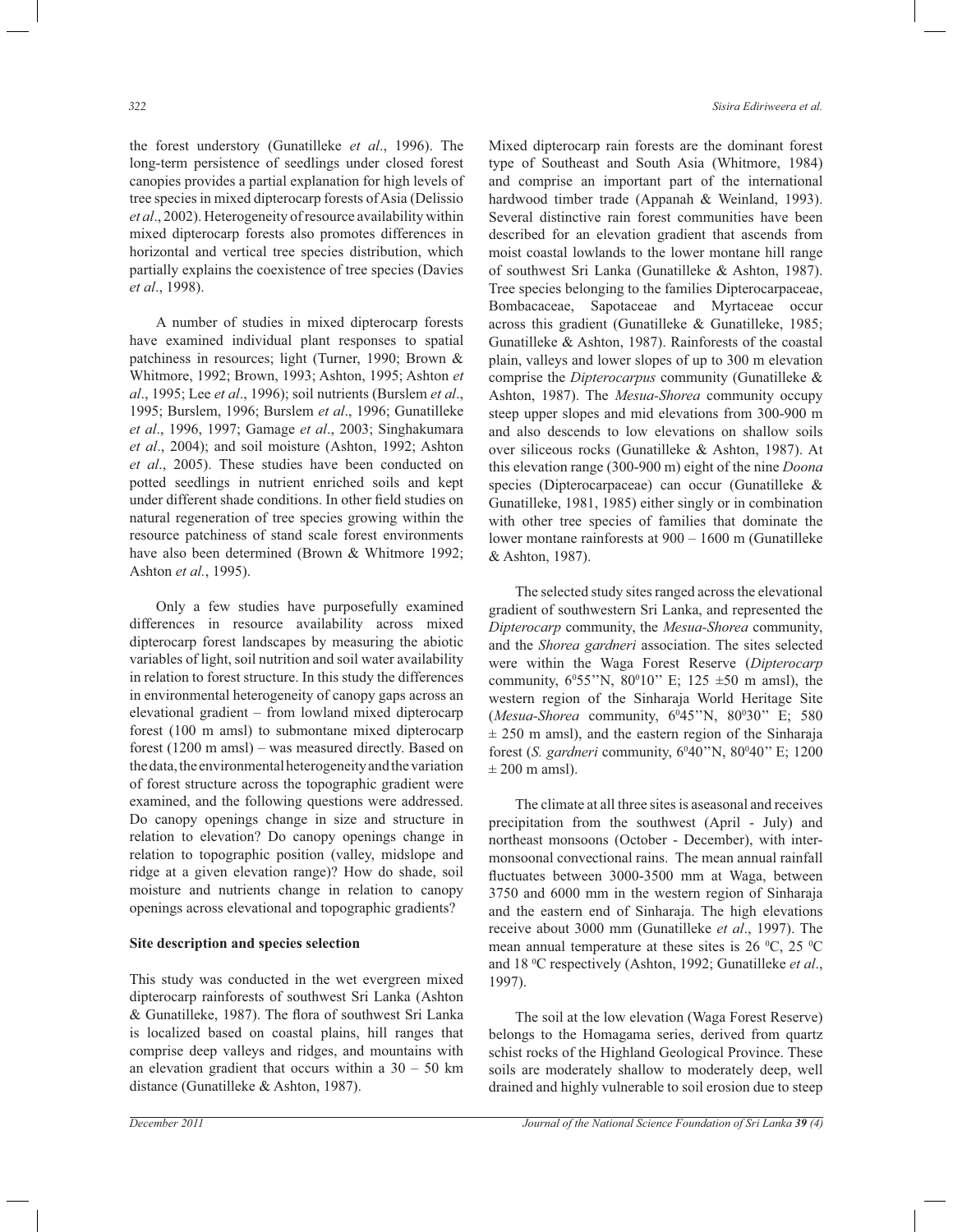slopes and high amounts of quartz sand (Moorman & Panabokke, 1961; Cooray 1967; Mapa *et al*., 1999).

 The western region of the Sinharaja forest topography is undulating valley to ridge with differences generally less than 200 m. The soils belong to the Weddagala Series and are derived from the gneissic rocks again of the Highland Geological Province. These soils are deep and well drained in the valleys, skeletal on ridges typified by the presence of an organic dark coloured A horizon at the surface. Ironstone gravel can be observed in the surface soil horizons making them gravely in nature (Moorman & Panabokke, 1961; Cooray 1967; Mapa *et al*., 1999).

 The soil of the eastern Sinharaja region belongs to the Malaboda Series derived from feldspar-rich rocks of the Highland Province that break down into fine textured clay-like material. These soils can be deep, well drained, and high in organic matter (Moorman & Panabokke, 1961; Cooray 1967; Mapa *et al*., 1999).

## **METHODS**

l

**Site selection:** Eighteen gap sites resulting from naturaldisturbances within the forest canopy with the adjacent undisturbed understory were randomly selected from a stratified pool of such gap/understory sites that represented low elevation (Waga Forest Reserve, n=2) mid-elevation [western Sinharaja with valley (n=5), midslope (n=5) and ridge (n=4) topographic positions] and high elevation (eastern Sinharaja, n=2). Pre- existing canopy openings that had been created by recent treefalls (< 8years) were used for this experiment.

*Mapping of forest structure within sites***:** For each site a 20 x 20 m plot (aligned east-west, north-south) was demarcated across the opening of the gap and an adjacent 20 m x 20 m plot was demarcated within the closed canopied rain forest. Trees with >5 cm dbh were stem mapped using X–Y coordinates, and measures of canopy projection in N, S, E, W directions and heights to the top of the crown were measured. Canopy projection and heights were measured using a SUUNTO clinometer (SUUNTO Instruments, Finland) and 50 m distance tape. Species were identified and stem diameters were measured from which species basal areas were calculated. The size of the canopy opening and canopy-covered area were calculated and a Canopy Area Index (CAI) was calculated using the following equation:

CAI = Total canopy projection area of all trees combined over a unit area of ground area  $(20 \times 20)$  m =  $400 \text{ m}^2$ / ground area

*Shade measurements***:** Continuous measurements of photosynthetic photon flux (PPF) were taken at the gap centres and adjacent understory 20 x 20 m plots using data logger (LI-1000, Li Cor Inc, Nebraska, USA) and quantum sensors (LI-190SA). Five sensors were used for each plot – one in the plot centre and four at the corners of a 2 x 2 m grid around the plot centre. Sensors were placed 1 m above the ground. Data logger was programmed to take measurements every 30 s ( $\mu$ mol m<sup>-2</sup> sec<sup>-1</sup>) and to store 5 min means. Means were recorded and summed over the day to yield the total daily PPF (mol  $d^{-1}$  m<sup>-2</sup>). Several sunny and overcast days were measured for each plot during the dry (December- March) and wet season (May- July). The minimum and maximum PPF reading for each 5 min interval were also recorded.

*Soil resource measurements***:** Soil moisture measurements were recorded only at mid-elevation sites (western Sinharaja) across the valley, midslope and ridge topographic positions (n=14). Soil moisture was monitored at bi-weekly intervals at 10 cm depth using a soil moisture meter (Delta –T HH2) over a five-year period from June 1998 - June 2003.

 Soil samples were taken from all gap and understory plots at all elevations using an ordinary post-hole auger. Five sub samples at 15 cm depths were taken from the four corners and the center of each 20 x 20 m plot. Sub samples were pooled together as a composite soil sample for each plot and used for analysis of nutrients (N, P, K, Al, Ca, Mg) and pH at the Tea Research Institute, Talawakelle.

 Each sample was thoroughly mixed, lumps were broken, visible parts like leaves, twigs, roots and gravel were removed, and soil spread on trays at room temperature. The drying process was accelerated using a fan. Well-dried samples were then ground by using a pestle and mortar and passed through a 2 mm sieve followed by a 100 mm sieve.

 Available Ca, Mg, K and Al were extracted using  $SrCl<sub>2</sub>$  and then measured using an atomic absorption spectrometer. Available P was extracted using  $NH_4F$ / HCl solution and measured using an auto analyser. The Kjeldahl method was used for the determination of total N in soil samples.

 Ten grams of soil were sifted through a 2 mm sieve, and collected into a flat bottom test tube. This soil was mixed with 25 ml of distilled water, stirred, and kept covered over - night (more than 14 h). The pH of the suspension was read using a pH meter (standardized using buffers of pH=4 and pH=7).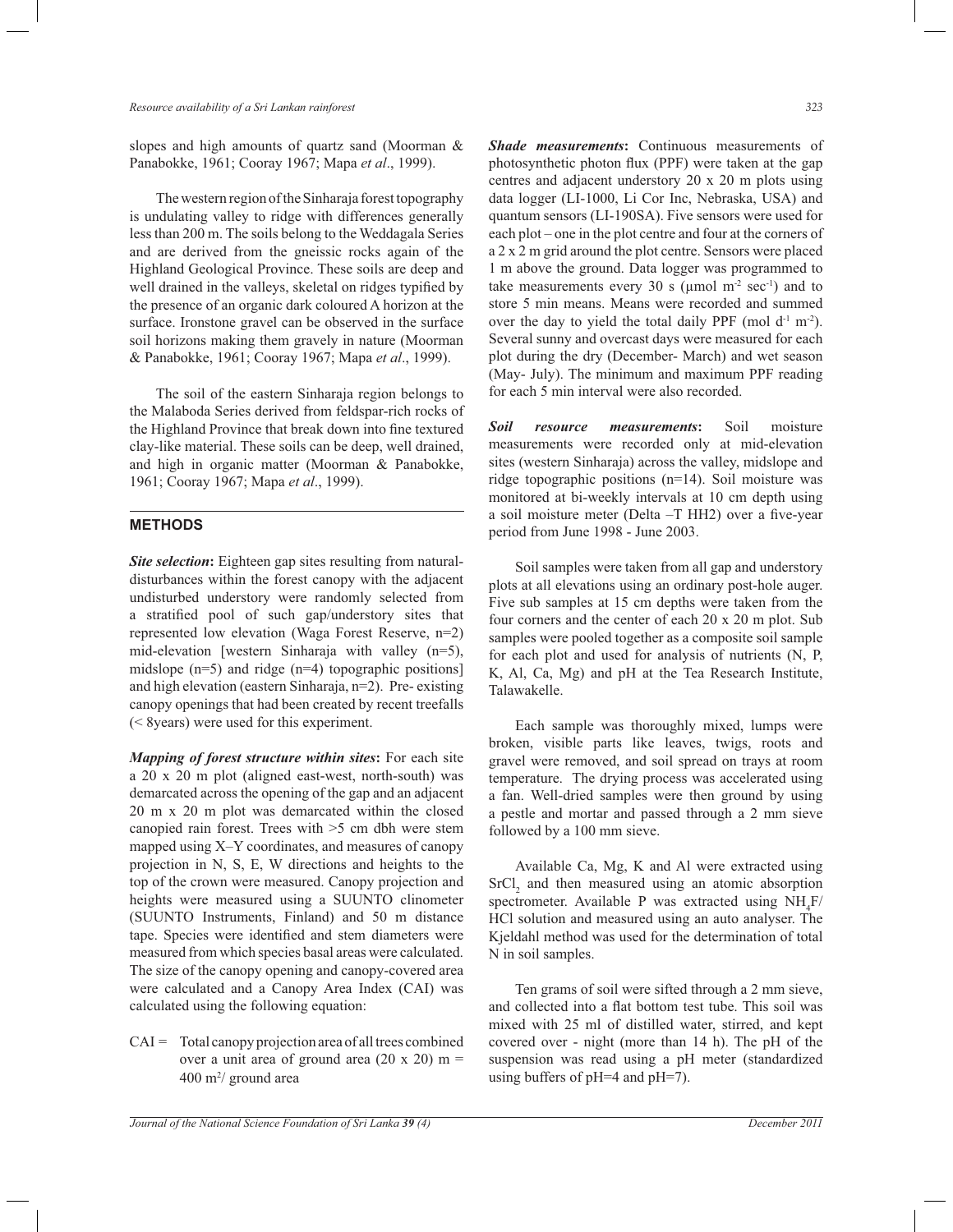# **RESULTS**

## **Trends in forest structure and canopy openings**

Some obvious trends in forest structure were observed with increase in elevation from 175 to 1050 m amsl (Figure 1). Stand basal area of the forest overstory decreased from 35 to 12 m<sup>2</sup>/ha (F value =16.85, n=18), mean canopy height decreased from 23 to 13 m (F=14.47, n=18), CAI decreased from 12 to 3 ( $F=13.58$ , n=18), and the size of canopy opening decreased from  $260$  to  $40 \text{ m}^2$  $(F=16.16, n=18)$ .

 As expected stand basal area and CAI increased with increasing canopy height  $(F=21.55, N=18; F=20.99,$ N=18 respectively) (Figure 1). The size of canopy opening as measured by gap area increased with canopy height (F=17.78; n=18).

## **Trends in ground-level shade with forest and canopy opening structure**

Variation of understory PPF showed fairly weak correlation with vegetation structure. However understorey PPF decreased with increase in canopy height (F value=7.69, n=16), with increase in basal area (F=5.39, n=16), and with increase in canopy area index (F=5.52, n=16) (Figure 2).

 The size of canopy opening decreased with increase in elevation, while PPF increased  $(F=12.03, n=16)$ . This means that PPF decreased with increase in gap area (F=5.42, n=16) and decreased with increase in canopy height ( $F=18.10$ ,  $n=16$ ).

#### **Variation in soil nutrients with elevation and geology**

There were no significant trends observed for measures of pH, and exchangeable Al and Mg, total N, and plant available P in the canopy opening in relation to elevation and/or geology. However, exchangeable K and Ca increased with increase in elevation (F value=18.76, n=18; F=25.38, n=18 respectively). Values doubled from 28 to 60 µg/g for K; and exponentially increased from almost nothing to about 50  $\mu$ g/g for Ca with increase in elevation and/or geology (Figure 3).

 For adjacent forest understories total N, plant available P, and exchangeable Mg again showed no significant trends but pH, and exchangeable K and Ca all significantly increased with elevation and/or geology (F=13.98, n=18; F=12.45, n=18; F=18.20, n=18 respectively) and exchangeable Al decreased with elevation and/or geology (F=16.18, n=18) (Figure 3).

*324 Sisira Ediriweera et al.*

## **Variation in soil moisture across topographic position and microsite**

Over the course of five years (from 1999 to 2003) at the mid-elevation range (valley, mid-slope, ridge) of western Sinharaja, valley sites had significantly greater levels (p<0.0001) of mean soil water content (30.46%) compared to values at the mid-slope (27.37%) and ridge sites (26.19%) (Figure 4). Dry season periods (usually between December and April) provided the most dramatic percentage deviations in soil water content by topographic position (ridge>midslope>valley) as compared to the five-year mean for both microsites (understory, gap). This appeared to be more accentuated during an *El Niño* year (1998-1999) in combination with the failure of the northeast monsoons to bring rain in October and November. However, at the onset of the southwest monsoons in May all sites became equally wet.

 General trends show that soil water content increased about 40-60% on all microsites with the onset of the southwest monsoons but declined gradually with the weakening of the rains. On ridges, soil water content averaged 39% during the wet season and 16% during the dry season; while valley sites averaged 40% during the wet season and 24% in the dry season. No significant differences in soil water content could be found between canopy gap microsites and adjacent forest understories.

#### **DISCUSSION**

# **Trends in ground-level shade with forest and canopy opening structure**

In this study the mean height of canopy trees, stand basal area and CAI all exhibited a downward trend with increase in elevation; as would be expected and reported by many studies that have measured forest structure across elevation gradients (Weaver & Murphy, 1990; Singh *et al*., 1994; Kitayama & Aiba, 2002). While several researchers have examined for effects of topography on a gap regime (Worrall & Harrington, 1988; Hunter & Parker, 1993; Battles *et al*., 1995); the difference in this study is that the decline in canopy opening size (and therefore size of tree fall) occurs with increase in elevation; and this appears to be related to decrease in tree stature. This study is assumed to be the first to demonstrate the direct relationship between tree height and gap size with elevation. Results support findings that the stature of overstory trees effect canopy gap size (Pedersen & Howard, 2004).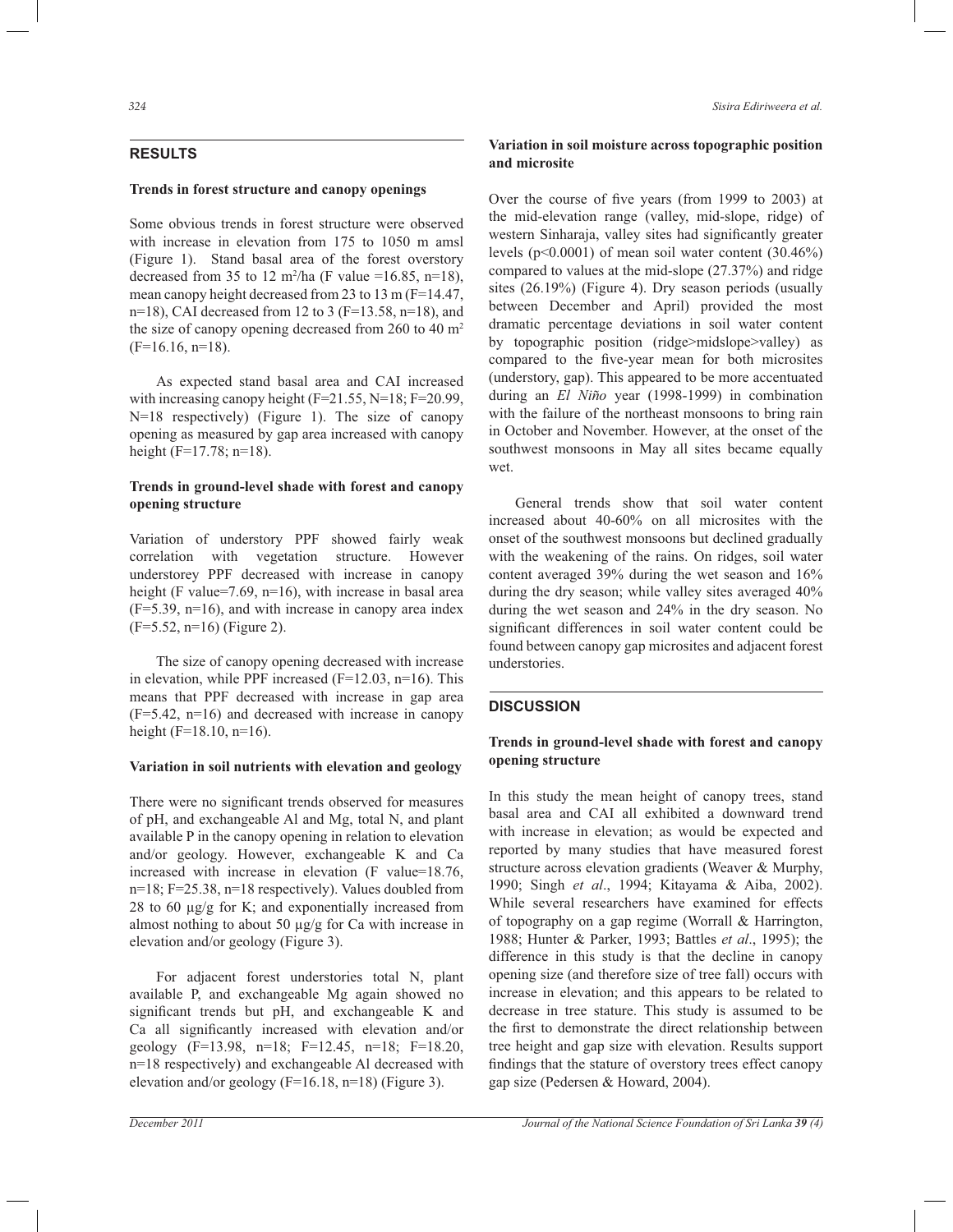

**Figure 1:** Regression of plot data from rainforests in southwest Sri Lanka. Gap area and canopy heights measured within 20 m x 20 m plots included all trees > 5 cm dbh surrounding the opening > 5 cm dbh. Basal area and canopy area index were calculated from adjacent 20 m x 20 m understory plots where all trees were measured. Symbols denote plots in high (open circles), low (open triangles) and mid elevation sites; valleys (closed triangles), mid slope (closed squares) and ridges (closed circles).  $Df = 17$ 

*Journal of the National Science Foundation of Sri Lanka 39 (4) December 2011*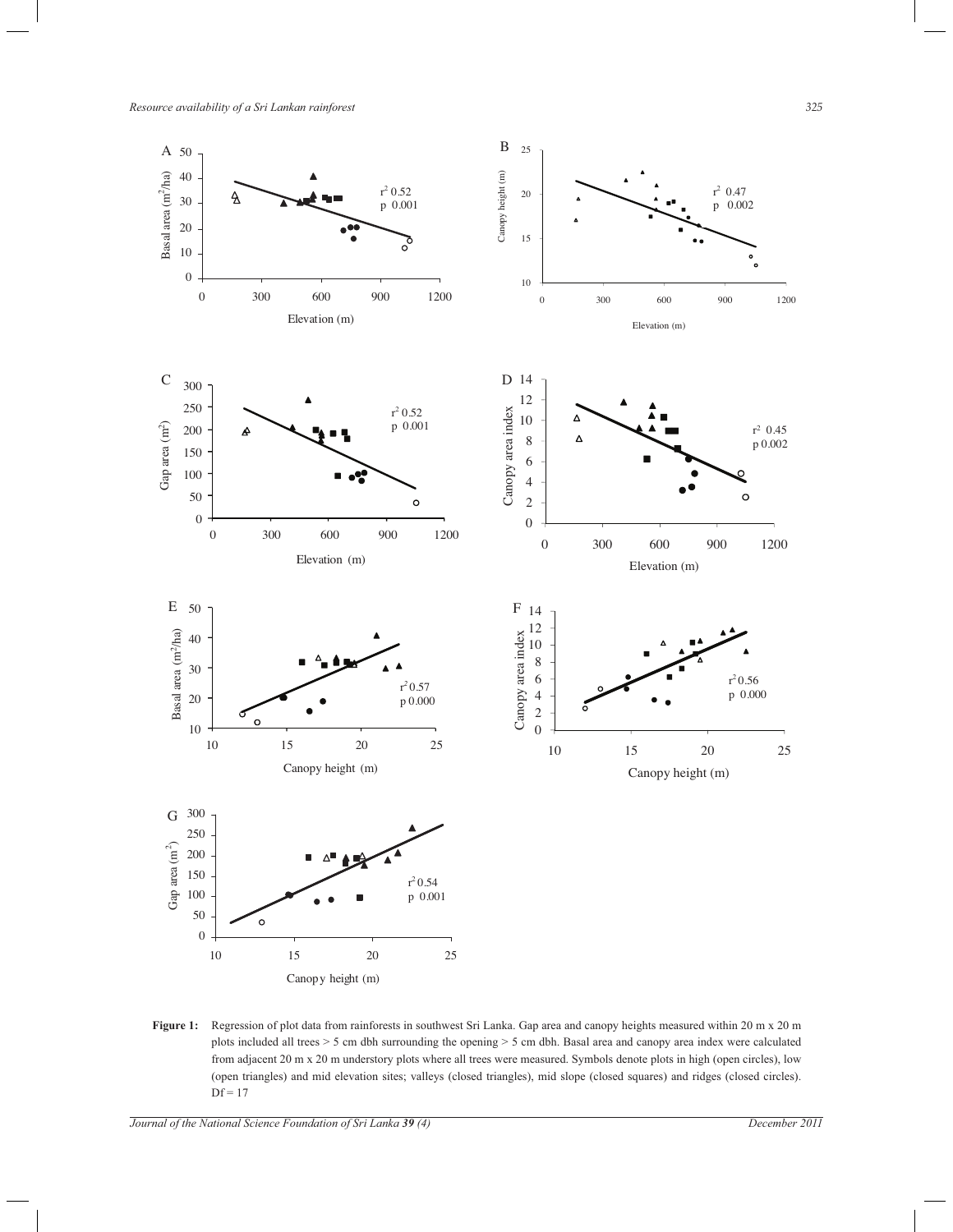*326 Sisira Ediriweera et al.*



**Figure 2:** Regression of plot data from rainforests in southwest Sri Lanka. Canopy height and gap area measured within 20 m x 20 m plots included all trees > 5 cm dbh surrounding the opening > 5 cm dbh. Basal area and canopy area index were calculated from adjacent 20 m x 20 m understory plots where all trees were measured. A measurement of PPF was made in May-July 2001 from the centers of each 20 m x 20 m and 20 x 20 m plot. Symbols denote plots in high (open circles), low (open triangles) and mid elevation sites; valleys (closed triangles), mid slope (closed squares) and ridges (closed circles).  $Df = 15$ 

The nature of the forest canopy is one of the chief determinants of the microhabitat within the forest (Jennings *et al*., 1999). The results of this study show that PPF in forest openings and adjacent understories

increase with elevation, even though gap size decreases, suggesting that forest canopy stature plays a more important role in influencing shade conditions at the ground level than the size of tree fall. Previous studies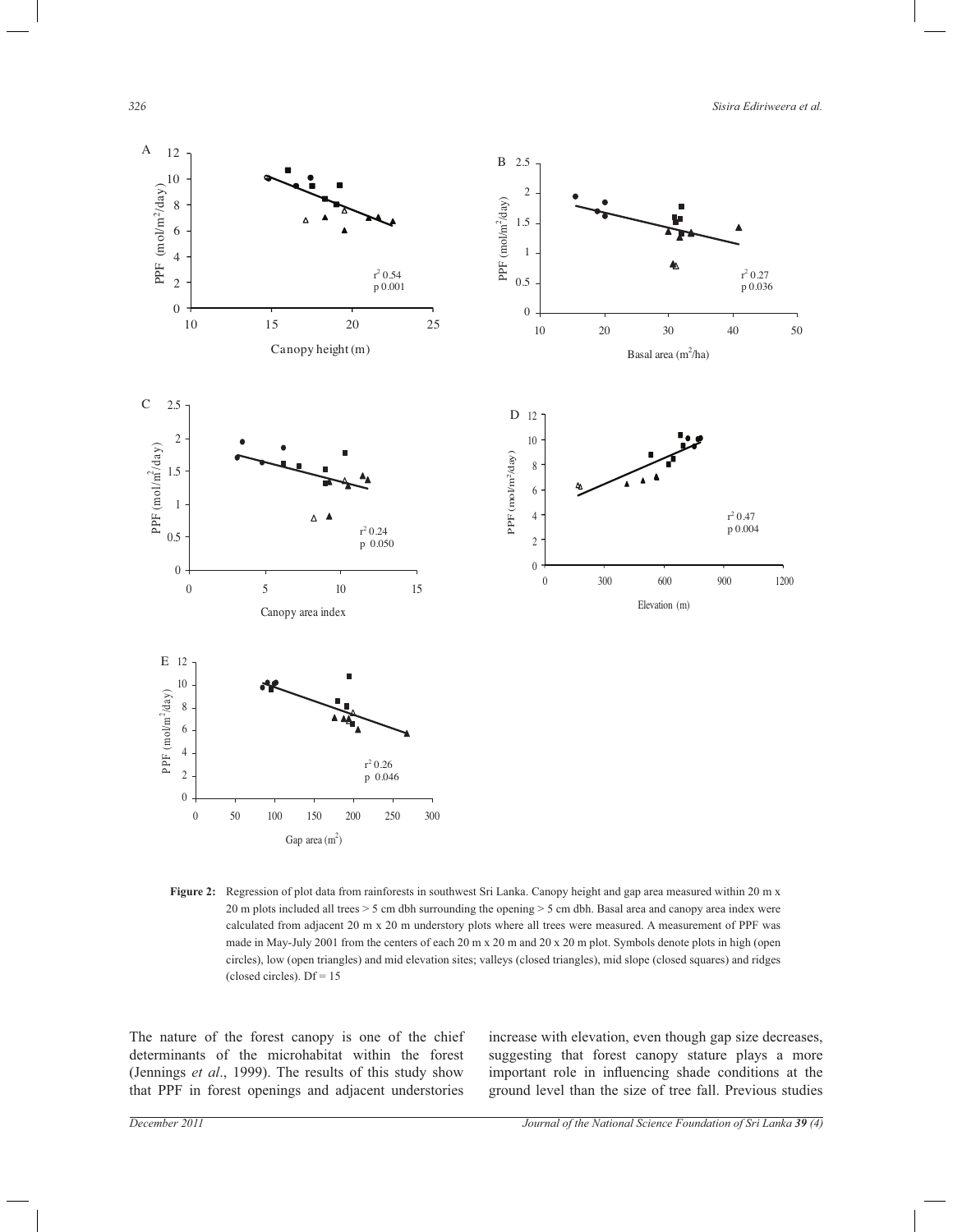

**Figure 3:** Plot data from rain forest in southwest Sri Lanka with regressions depicting A) gap microsite exchangeable K; B) gap microsite exchangeable Ca; C) gap microsite pH; D) gap microsite exchangeable Al; E) understory microsite exchangeable K; and F) understory microsite exchangeable Ca plotted against elevation. Soils were sampled at  $10 - 15$  cm depth in the centers of understory plots  $(20 \times 20 \text{ m})$  and gap plots  $(20 \times 20 \text{ m})$ . Symbols denote plots Wigh (open circles) elevation sites; ridges of mid-elevation sites (closed darkened circles); mid-slopes of mid-elevation sites (closed squares); valleys of mid-elevation sites (closed triangles); and low elevation sites (open triangles).  $Df = 17$ 

qhave found the same across more limited gradients of valley to ridge in southern New England (Fladeland *et al*., 2003); but findings contradict some of the first studies done in the same forest where larger gap sizes at valley sites had higher PPF than ridge sites (Ashton, 1992).

 The findings of this study complement the work by Nicotra *et al*., (1999) who examined effects of forest developmental age and structure on understory light regime. They showed that though no difference in amounts of light in the understory could be detected between second growth and old-growth forests of Costa Rica, oldgrowth forests showed higher degrees of variability, due to greater variability in canopy height and stratification. In addition to decrease in forest stature the results of this study suggest that mid-slope and ridges had more lateral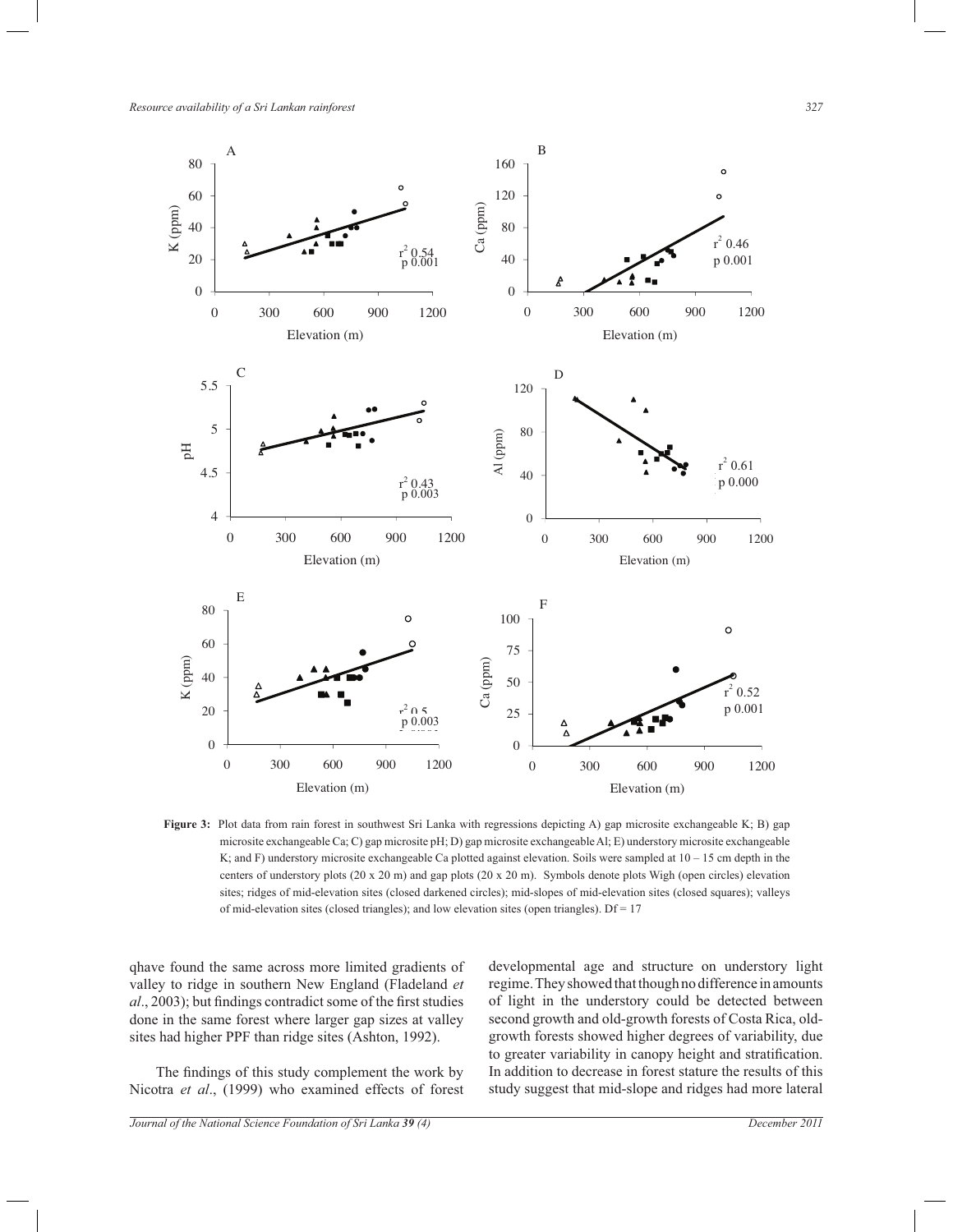

**Canopy Gap Closed Canopy**

**Figure 4:** The percentage value of soil water by weight in upper 5 cm for the valley, midslope and ridge top, gaps and understorey sites measured at biweekly intervals during June 1998–June 2003

light penetration owing to the nature of the topography. This study showed a fairly weak relationship between the forest structure and PPF. There is a variety of factors, which may determine the variation of light availability across the topographic positions. Selected naturally opened canopy gaps were not equal in terms of gap size within a particular topographic position. Also it is not surprising since chosen gaps and understory sites were located in different aspects and different slope angles. In a forested hilly terrain, variation in slope angle, aspect and elevation control the light availability on the forest floor (Bale *et al*., 1998). Total average daily PPF of gap and understory of the ridges on sunny days was 9.7 mol m<sup>-2</sup> day and 1.8 mol m<sup>-2</sup> day respectively, as compared to 6.1 mol  $m<sup>-2</sup>$  day and 1.1 mol  $m<sup>-2</sup>$  day for valleys.

It has also been shown in a number of studies that sun flecks play an important role in the light resources of temperate and tropical forest understories (Chazdon, 1986; Chazdon & Pearcy, 1991). This study did not explicitly examine the sun fleck phenomena. However, a previous study in the same forest showed that the total daily PPF on sunny days under the forest canopy varied between sites from 0.26 to 0.92 mol m-2 day; of which sun flecks contributed to 24–62% (Ashton, 1992). Studies of other forests have shown that sun flecks can represent 40– 80% of PPF on clear sunny days in the forest understory, though the duration may be no more than ten minutes (Chazdon & Fetcher, 1984; Chazdon, 1986; Chazdon & Pearcy, 1986; Ashton & Larson, 1996).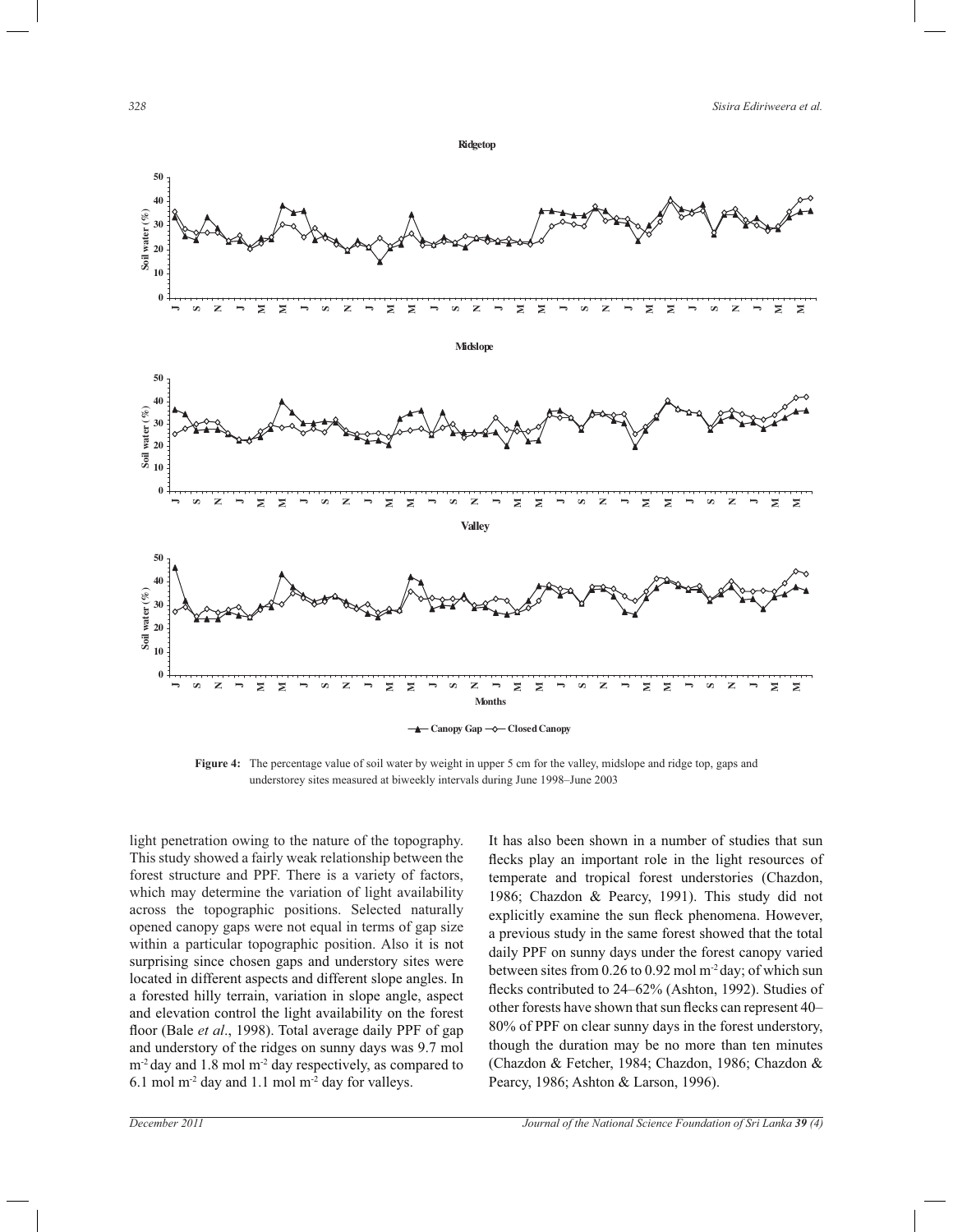#### **Variation in soil nutrients with elevation and geology**

Exchangeable K and Ca in gap centers and adjacent forest understories increased with increase in elevation. This can largely be explained by a change in metamorphic geology from rocks that are silaceous at low elevation, gneissic at mid-elevation and rich in feldspars (K, Ca) at high elevation. pH increased and Al decreased with elevation but only for forest understory conditions. Other nutrients (plant exchangeable P, total N and exchangeable Mg), showed no detectable trends with elevation and geology. Trends in pH, and exchangeable Ca and K suggest that soils are less weathered, with higher levels of fertility with increase in elevation and relates well to underlying mineral content of the rock. This corresponds with the soil formations described for this regional elevation gradient by Mapa *et al*., (1999) who, using USDA (1975) soil classifications, describe erodeable and leachable oxisols at the lowest elevation, progressing to less weathered and more fertile ultisols with higher components of organic matter at higher elevations. This would also explain why in understory plots Al increased as a cation with decrease in elevation, with easier substitution for other more leachable cations and its adhesion to clay sesquioxides of oxisols.

 Differences in soil nutrient status for exchangeable Ca and K between sites of the elevation gradient are similar to those observed between broad ridge and valley alluvium in lowland evergreen rain forest at Mulu, Sarawak (Proctor *et al*., 1983).

## **Variation in soil moisture across topographic position and microsite**

In tropical rain forests most of the length and mass of tree roots is concentrated in the upper 20 cm of the soil (Jetten, 1994). We ensured that the soil moisture measured in this study was conducted within the same depth of soil ranges.

 During the five-year study period of the mid-elevation part of the gradient, surface soil moisture was monitored in gaps and understory at three different topographic positions (valley to ridge). Valley sites had significantly greater levels of mean soil water content as compared to mid-slope and ridge sites during the dry season. This appeared more pronounced during an *El NiNo* year (1998- 1999) and resulting failure of the northeast monsoons to bring rain in October and November as compared to other years. This supports the work of Becker *et al*., (1988) who demonstrated similar soil moisture effects across slopes in a Panamanian tropical moist forest during the dry season.

Surface soil water contents were similar for gap and understory sites in all topographic positions despite large differences in vegetation structure and incident contradict Ashton (1992) who found that there was a higher amount of soil water content in the understory than gap. Supporting this study Poorter and Yahashida-Oliver (2000) found similar soil water content in both gap and understorey in a Bolivian moist forest.

 Soil moisture can be higher in gaps due to (a) increased input of rain through a higher throughfall (Jetten, 1994) and water drip from gap bordering tree crowns (Geiger, 1965) and (b) slower depletion of soil water reserves through a reduced root density (Ostertag, 1998) and (C) a reduced Leaf Area Index (Jetten, 1994). However, soil moisture content can be lower in gaps due to higher radiation loads, which lead to desiccation of the top soil through evaporation (Brouwer, 1996) and higher transpiration rates of gap plants (Meinzer *et al.*, 1995) or bordering trees, which have their roots extended into the gap. Higher (Becker *et al*., 1988; Jetten, 1994; Veenendaal *et al*., 1996), Ostertag 1998; similar (Vitousek and Denslow, 1986; Poorter & Yahashida-Oliver, 2000), and lower (Ashton, 1992b) soil moisture values have been reported for gaps compared to understorey. Differences may be due to low numbers of replicates, small gap sizes, and high spatial variation in soil texture.

 These findings offer new opportunities to investigate the role of environmental heterogeneity on variation of forest structure and species coexistence across mixed dipterocarp forest landscapes.

#### **Acknowledgment**

The authors gratefully acknowledge funding by the MacArthur Foundation, J. & J. Ruinen Fund for Research in Tropical Biology (CTFS-AA programme) and Central Research Fund, University Grant Commission, Sri Lanka (CRF/ASP/6/Pr/2000/2003) and logistical support from staff and students from the University of Sri Jayewardenepura and Yale University, USA. Special thanks are due to P. Dias for data analysis and B.W. Gunasoma, Chaminda de Silva, Nimal Dharmasiri and M.A. Gunadasa for collecting the soil moisture measurements.

#### **REFERENCES**

- 1. Appanah S. & Weinland G. (1993). A preliminary analysis of the 50-Ha Pasoh demographics plot: 1. Dipterocarpacaeae, p. 165. Forest Research Institute, Kuala Lumpur, Malaysia.
- 2. Ashton M.S. (2003). The silviculture of dipterocarp forests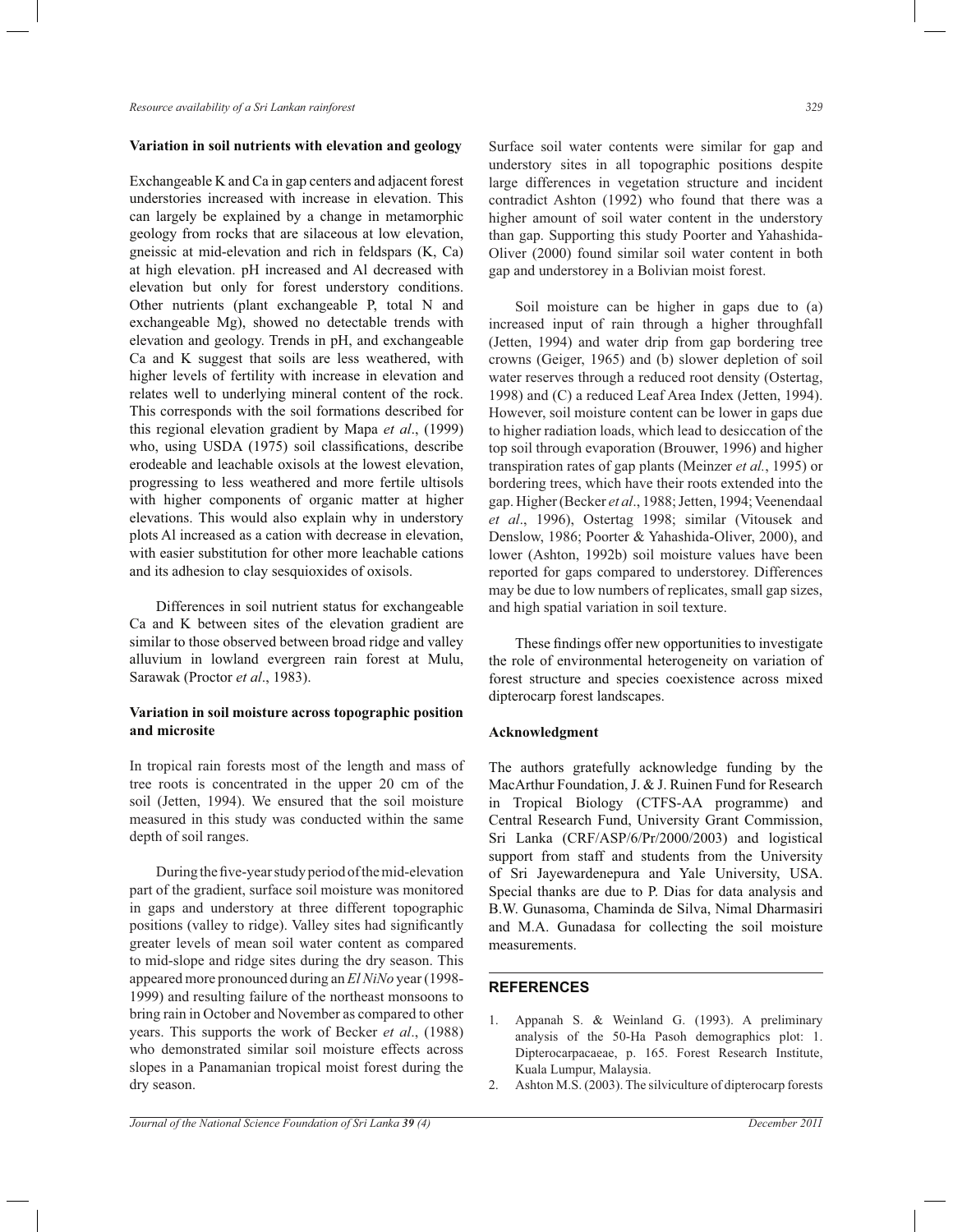in the Asian wet tropics. *Forestry Chronicle* **79**:263–267.

- 3. Ashton M.S., Singhakumara B.M.P. & Gamage H.K. (2005). Interaction between light and drought affect performance of tropical tree species that have differing topographic affinities. *Forest Ecology and Management*  **207**(1):110 –122.
- 4. Ashton P.M.S. (1992). Some measurements of the microclimate within a Sri Lankan tropical rainforest. *Agricultural and Forest Meteorology* **59**(3): 217–235.
- 5. Ashton P.M.S. (1995). Seedling growth of co-occuring *Shorea* species in the simulated light environments of a rain forest. *Forest Ecology and Management* **72**(1): 1–12.
- 6. Ashton P.M.S., Gunatilleke C.V.S. & Gunatilleke I.A.U.N. (1995). Seedling survival and growth of four Shorea species in a Sri Lankan rain forest. *Journal of Tropical Ecology* **11**(2): 263–279.
- 7. Ashton P.M.S. & Larson B.C. (1996).Germination and seedling growth of Quercus (section Erythrobalanus) across openings in a mixed-deciduous forest of southern New England, USA. *Forest Ecology and Management*  **80**(1): 81– 94.
- 8. Ashton P.S. & Gunatilleke C.V.S. (1987). New light on the plant geography of Ceylon I. Historical plant geography. *Journal of Biogeography* **14**(4): 249 –285.
- 9. Battles J.J., Fahey T.J. & Harney E.M.B. (1995). Spatial patterning of a subalpine Abies– Picea forest in the northeastern United States. *Journal of Vegetation Science*  **6**(6): 807–814.
- 10. Becker P., Rabenold P.E., Idol J.R. & Smith A.P. (1988). Water potential gradients for gaps and slope in a Panamanian tropical moist forest's dry season. *Journal of Tropical Ecology* **4**(2):173–184.
- 11. Bloor J.M. & Grubb P.J. (2003). Growth and mortality in high and low light: Trends among 15 shade-tolerant tropical rain forest tree species. *Journal of Ecology* **91**(1): 77–85.
- 12. Brandani A., Hartshorn G.S. & Orians G.H. (1988). Internal heterogeniety of gaps and species richness in Costa Rican tropical wet forest. *Journal of Tropical Ecology* **4**(2): 99 –119.
- 13. Brouwer L.C. (1996). Nutrient cycling in pristine and logged tropical rain forest. A study in Guyana. Tropenbos-Guyana series 1.
- 14. Brown N.D. (1993). The implications of climate and gap microclimate for seedling growth conditions in a Bornean lowland rain forest. *Journal of Tropical Ecology* **9**(2): 153–168.
- 15. Brown N.D. & Whitmore T.C. (1992). Do dipterocarp seedlings really partition tropical rain forest gaps ? *Philosophical Transactions of the Royal Society London*  **B 335**: 369 –378.
- 16. Burslem D.F.R.P. (1996). Differential responses to nutrients, shade and drought among tree seedlings of lowland tropical forest in Singapore (ed. M.D. Swaine), pp. 245–266. *The Ecology of Tropical Forest Tree Seedlings*. UNESCO, Parthenon Press, Paris, France.
- 17. Burslem D.F.R.P., Grubb P.J. & Turner I.M. (1995). Responses to nutrient addition among shade-tolerant tree seedlings of lowland tropical rain forest in Singapore.

*Journal of Ecology* **83**(1): 113–122.

- 18. Burslem D.F.R.P., Grubb P.J. & Turner I.M. (1996). Responses to simulated drought and elevated nutrient supply among shade-tolerant tree seedlings of lowland tropical forest in Singapore. *Biotropica* **28**(4): 636 – 648.
- 19. Chazdon R.L. (1986). Light variation and carbon gain in rain forest understorey palms. *Journal of Ecology* **74**(4): 995 –1012.
- 20. Chazdon R.L. & Fetcher N. (1984). Photosynthetic light environments in a low land tropical rain forest in Costa Rica. *Journal of Ecology* **72**(2): 553–564.
- 21. Chazdon R.L. & Pearcy R.W. (1986). Photosynthetic responses to light variation in rain forest species I. Induction under constant and fluctuating light conditions. *Oecologia* **69**(4): 517–523.
- 22. Chazdon R.L. & Pearcy R.W. (1991). The importance of sun flecks for Forest understorey plant. *Bioscience* **41**(11): 760 –766.
- 23. Clark D.A. & Clark D.B. (1984). Spacing dynamics of a tropical rain forest tree: evaluation of the Janzen-Connell model. *American Naturalist* **124**(6): 769 –788.
- 24. Clark D.B., Clark D.A., Rich P.M., Weiss S. & Oberbauer S.F. (1996). Landscape-scale evaluation of understory light and canopy structure: method and application in a neotropical lowland rain forest. *Canadian Journal of Forest Research* **26**(5): 747-757.
- 25. Connell J.H. (1978). Diversity in tropical rainforests and coral reefs. *Science* **199**: 1302-1310.
- 26. Cooray PG. (1967). An introduction to the geology of Ceylon. p. 340. National Museum of Ceylon Publication, Colombo.
- 27. Davies S.J., Palmiotto P.A., Ashton P.S., Lee H.S. & Lafrankie J.V. (1998). Comparative ecology of 11 sympatric species of Macaranga in Borneo: tree distribution in relation to horizontal and vertical resource heterogeneity. *Journal of Ecology* **86**(4): 662– 673.
- 28. Delissio L.J., Primack R.B., Hall P. & Lee H.S. (2002). A decade of canopy-tree seedling and growth in two Bornean rain forests: persistence and recovery from supression. *Journal of Tropical Ecology* **18**(5): 645 – 658.
- 29. Fladeland M.M., Ashton M.S. & Xuhui Lee (2003). Landscape variation in understorey PAR for a mixed deciduous forest in New England, USA. *Agricultural and Forest Meteorology* **118**(1): 137–141.
- 30. Gamage H.K., Ashton P.M.S. & Singhakumara B.M.P. (2003). Leaf structure of Syzygium spp. (Myrtaceae) in relation to site affinity within a tropical rain forest. *Botanical Jouranl of the Linnean Society* **141**(3): 365–377.
- 31. Geiger R. (1965). The climate near the ground, p. 611. Harvard University Press, Cambridge, UK.
- 32. Grubb P.J. (1977). The maintenance of species-richness in plant communities: The importance of the regeneration niche. *Biological Review* **52**(1):107–145.
- 33. Gunatilleke C.V.S. & Ashton P.S. (1987). New light on the plant geography of Ceylon. II. The ecological biogeography of the lowland endemic tree flora. *Journal of Biogeography* **14**(4): 295–327.
- 34. Gunatilleke C.V.S. & Gunatilleke I.A.U.N. (1981). The